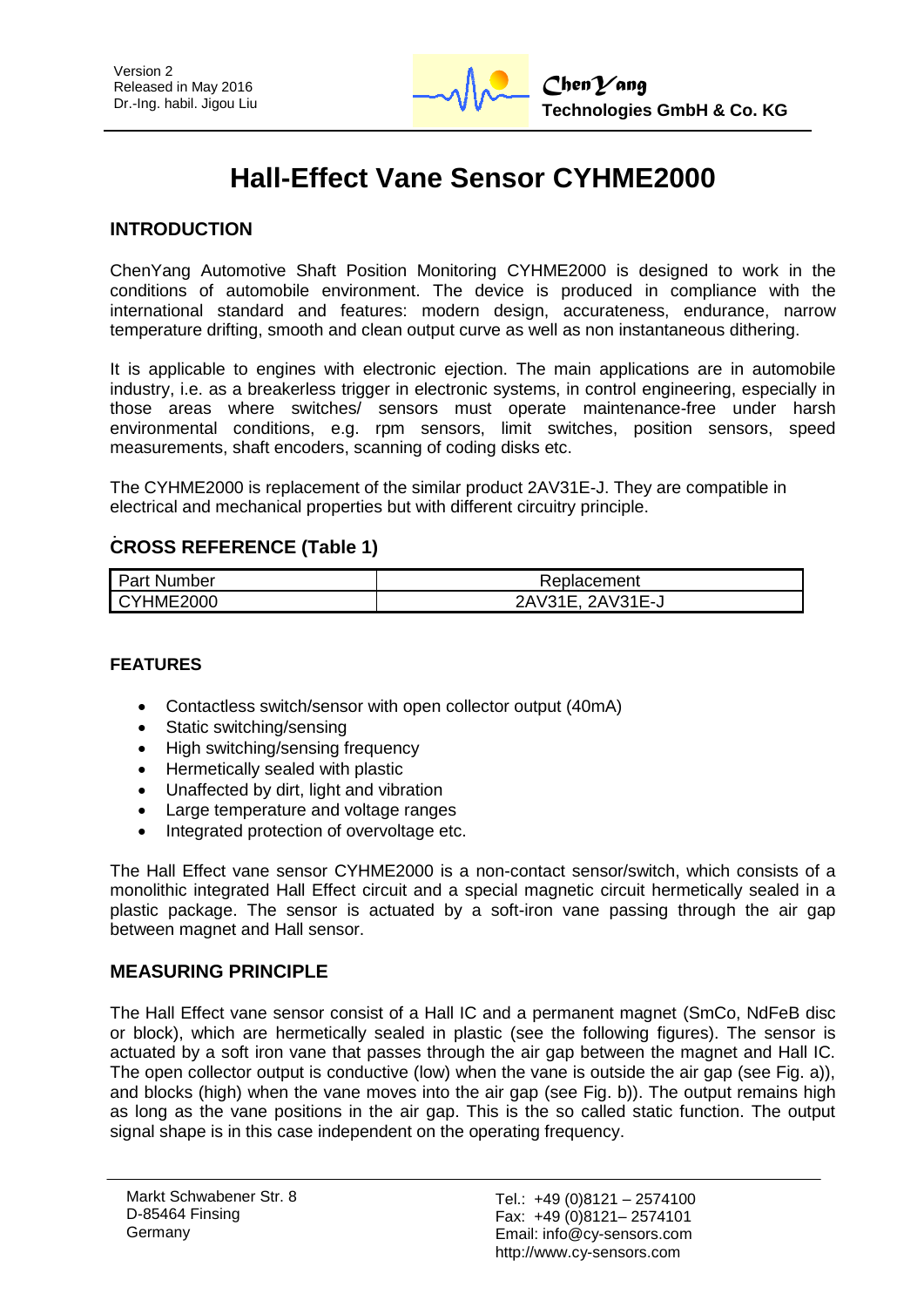



Overvoltage is integrated in the circuit in order to protect against most of the voltage peaks occurring in automotive and industrial applications. The output stage has a Schmitt trigger characteristic. Most of electronic circuits can be driven directly thanks to the open collector output current of maximum 40mA.

# **MECHANICAL CHARACTERISTICS**

The Hall Effect vane sensor is hermetically sealed in a special plastic package, so that it can also be used under harsh environmental conditions. The package is waterproof, resistant to vibration, gasoline, oil and salt. Two tubular rivets are incorporated in the package to mount the sensor on the carrier plate. The sensor has three leads for power supply, output and ground.

| Supply Voltage                 | 30V                                      |
|--------------------------------|------------------------------------------|
| <b>Reverse Battery Voltage</b> | $-40V$                                   |
| Output OFF Voltage             | 40V                                      |
| Reverse Output Voltage         | $-0.5V$                                  |
| Output Current (at TA=25°C)    | 40mA for 5 minutes max                   |
| Operating Temperature Range    | $-40^{\circ}$ C $\sim$ +150 $^{\circ}$ C |

## **ABSOLUTE MAXIMUM RATINGS (Table 2)**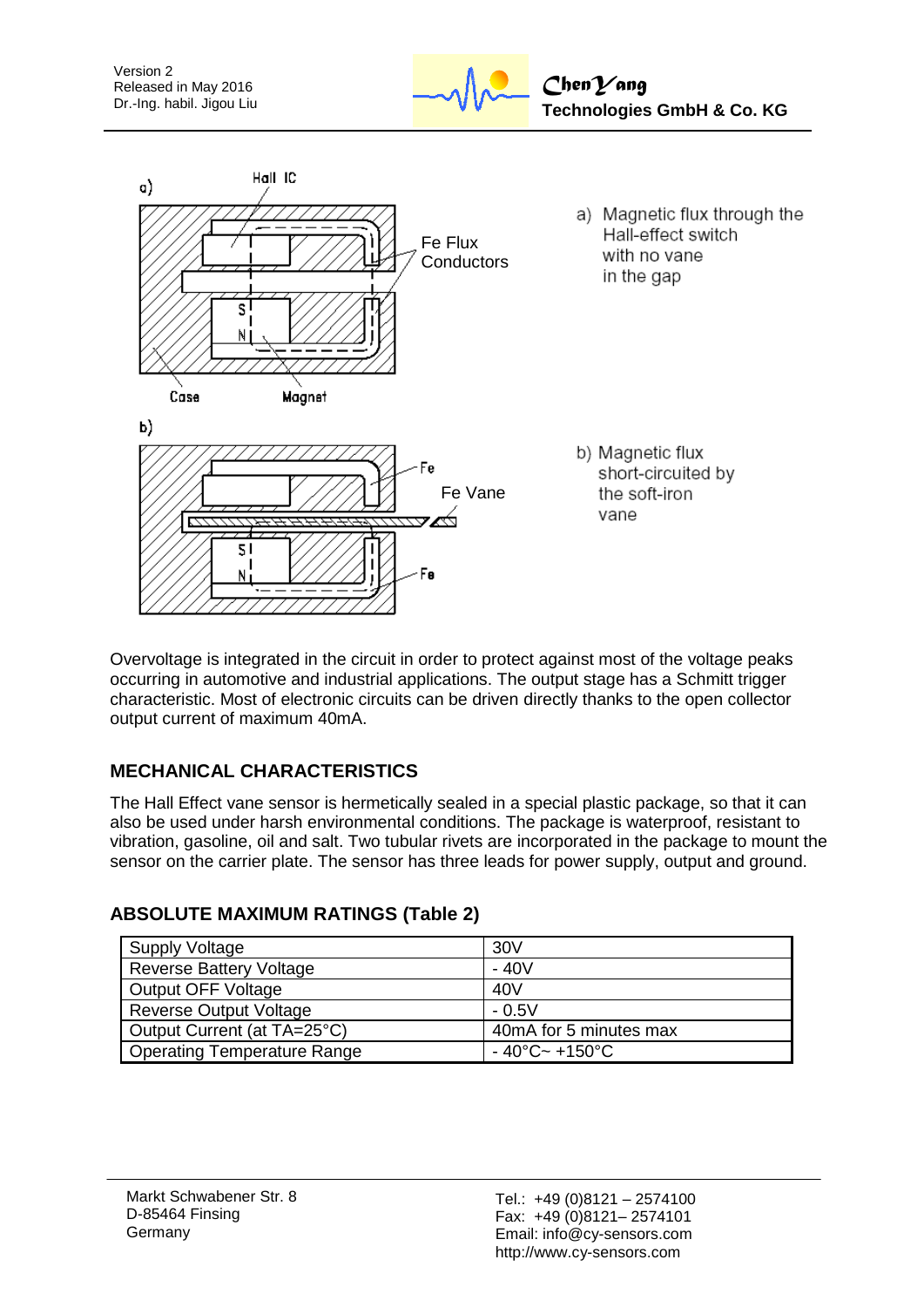# **ELECTRICAL CHARACTERISTICS at Vcc**=**12V (Table 3)**

| <b>Supply Voltage</b>                        | $4.5V - 24V$            |
|----------------------------------------------|-------------------------|
| <b>Supply Current</b>                        | ≤9mA                    |
| Output Saturation Voltage(LOW, Sinking 20mA) | ≤0.4V                   |
| Output Voltage (HIGH)                        | > 0.95 x Supply Voltage |
| Output Leakage Current                       | ≤10uA                   |
| <b>Output Rise Time</b>                      | ≤2uS                    |
| <b>Output Fall Time</b>                      | ≤2uS                    |
| Output type                                  | NPN (OC)                |

## **MECHANICAL PARAMETERS (Table 4)**

| Part number | De(mm) operation distance |     |      | Da(mm) release distance |           |            |
|-------------|---------------------------|-----|------|-------------------------|-----------|------------|
|             | Min                       | VD  | Max  | Min                     | <b>VD</b> | <b>Max</b> |
| CYHME2000   | 0.85                      | .45 | 2.05 | 1.54                    | 2.29      | 3.04       |

Test conditions: Vcc=12±0.1V, T<sub>A</sub>=25±5°C, h=7.1±0.2mm,  $e_1 = e_2$ 



## **VIBRATION LEVEL:**

At ambient operating temperature: +90°C Frequency range: 100Hz ~ 500Hz Amplitude: 100µm<br>Acceleration: 100µm<br>300m/s<sup>2</sup> Acceleration:

Vibration in X,Y,Z direction, 8 hours per direction, 24 hours total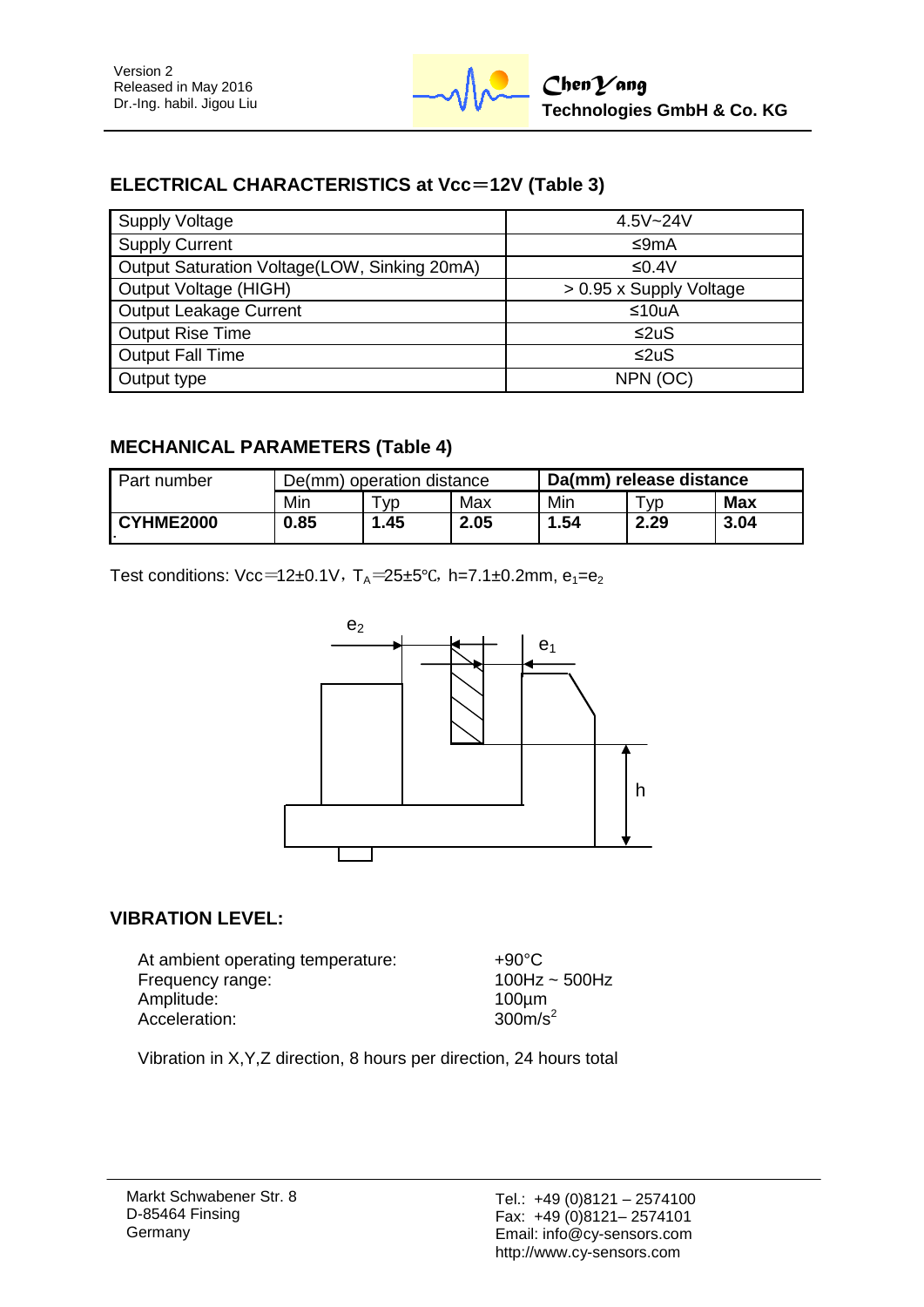## **TESTS**

The following tests are made according to Chinese Standards and International Standards:

| 1) Shock Test:     | Acceleration: 30g, | Time: 18ms, De and Da are within the range                  |
|--------------------|--------------------|-------------------------------------------------------------|
|                    | defined in Table 4 |                                                             |
| 2) Vibration Test: | Acceleration: 10g, | frequency 10Hz-150Hz, continuous vibration,                 |
|                    |                    | 15 times, De and Da are within the range defined in Table 4 |

- 3) Low Temperature Test: -40°C, 24h, the deviations of De and Da are within ±0.2mm
- 4) High Temperature Test: +150°C, 48h, the deviations of De and Da are within ±0.2mm
- 5) Temperature Shock Test:



The deviations of De and Da are within ±0.2mm

- 6) Test under Humid Conditions: temperature 40°C, humidity: 90% ~ 95%, 48h, De and Da are within the range defined in Table 4
- 7) High Voltage Test: 800V DC between any two leads
- 8) Steady-load Test: under max. load, 130°C, 240h, the deviations of De and Da are within ±0.2mm

# **APPLICATION NOTES**

The output of these sensors is sinking current (OC, open collector). A pull-up resistor (1k $\Omega \sim$  $10k\Omega$ ) should be connected to the sensor output circuit (between power supply + and output).